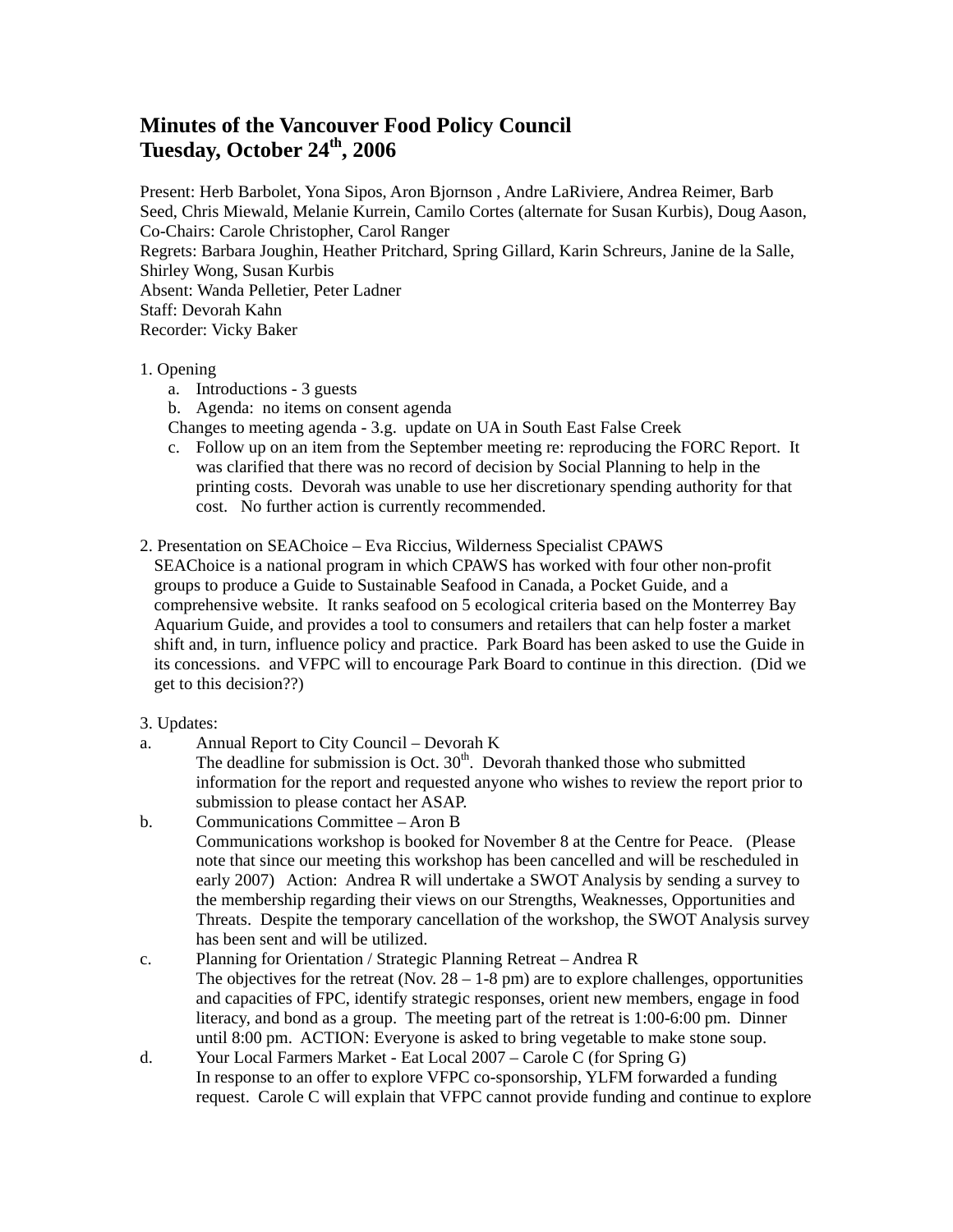co-sponsorship. Herb B noted the importance of anticipating and planning for the supply side to ensure demand can be met. ACTION: Herb B is to frame this thought in writing and bring to next meeting. Project is seeking one more VFPC member, ACTION: Aron B to attend next meeting.

e. Future meeting times – Carole C

Survey revealed  $5:30 - 8:00$  pm as preferred meeting time. Questions arose as to whether the day and date will also be reviewed. ACTION: Carole C will send out another Survey.

- f. We're meeting over dinner hour how shall we share food together? The general sense of the meeting is that sharing potluck is a good idea. The exact mechanics (rotating, other?) are to be further discussed. We will have the experience of preparing a meal together for the November retreat (Food Bank kitchen - thanks Doug Aason) which may provide some insight about how to include everyone while not requiring everyone to participate in pre-meeting preparation.
- g. update on UA in South East False Creek Devorah Project moving fast. Project management team has had 3 workshops on UA.  $1<sup>st</sup>$  – planning staff consult with people with gardening experience.  $2<sup>nd</sup>$  - How UA fits into the work of Landscape Architects, Architects and Developers.  $3<sup>rd</sup>$  - How UA fits into public areas. Devorah proposed a  $4<sup>th</sup>$  workshop to review the development for SEFC and beyond. She has been asked to assist with the invitation list. Call for experts in rooftops gardens, "intensive" green roofs, community gardens, community composting, strata managed gardens, balcony gardening, stewardship issues, etc. Devorah will contact Spring G and Susan K. Contact Devorah K if you wish to recommend yourself or someone else to be considered as an invitee.
- 4. Presentation by Nathan Edelson, City Planner, followed by discussion of how our work links with Devorah's work and with City Priorities.

 Nathan highlighted the importance of holding onto a long term vision, but also undertaking initiatives that create positive, tangible changes within the community. He recommended the VFPC align its resources and expertise with the priorities of the City and listed 4 current (and often inter-related) issues:

- a. 2010 Olympics b. Sustainability
- c. Affordable Housing d. Safe and Attractive Streets

Nathan urged us to mobilize ourselves to creatively undertake tangible projects that touch on one or more of these city priorities. As an example, success with 2010 Community Gardens Project will impact on the City's commitment to sustainability and also on its concern with safe and attractive streets. Nathan also noted the importance of building political capital and being recognized for achievements. There was discussion of VFPC efforts to effectively integrate its work with that of the City, and serve as a meaningful connection between the City and the community.

 The follow up discussion was proposed for e-mail. Chris M brought an offer from Spring G to arrange a Food Unfair tour (like that arranged by Devorah for the Bridging Border's Conference) for the entire VFPC (and inviting City Councillors.) It was noted that the Councillor Ladner's 2010 motion came as a direct result of an UA tour arranged by staff and members of VFPC. It is important to offer solutions on issues to City Councillors and engage them in supporting positive initiatives.

5. Information sharing from Bridging Borders Conference